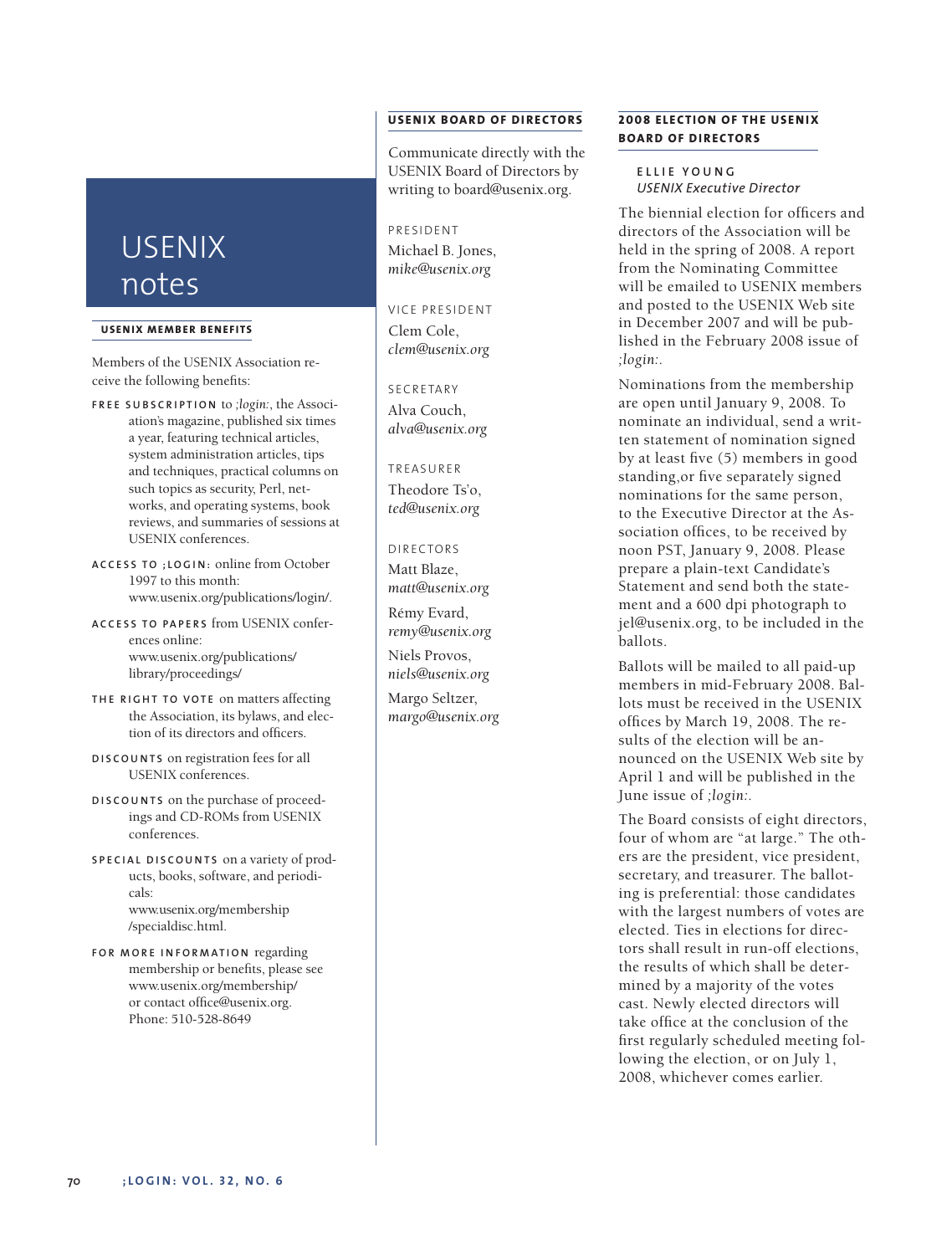# **THANKS TO OUR VOLUNTEERS**

#### **E L L I E Y O U N G** *USENIX Executive Director*

As many of our members know, the success of USENIX is attributable to a large number of volunteers, who lend their expertise and support for our conferences, publications, and member services. They work closely with our staff in bringing you the best there is in the fields of systems research and system administration. Many of you have participated on program committees, steering committees, and subcommittees, as well as contributing to this magazine. We are most grateful to you all. I would like to make special mention of the following individuals who made significant contributions in 2007.

*The program chairs of our 2007 conferences:*

Andrea C. Arpaci-Dusseau and Remzi H. Arpaci-Dusseau, FAST '07

Ric Wheeler, 2007 Linux Storage & Filesystem Workshop

Brian Cooper and Nick Feamster, NetDB '07

Jeff Chase and Ira Cohen, SysML07

Niels Provos, HotBots '07

Hari Balakrishnan and Peter Druschel, NSDI '07

Galen Hunt, HotOS XI

Steven M. Bellovin, SRUTI '07

Jeff Chase and Srinivasan Seshan, 2007 USENIX Annual Technical Conference

Dan Boneh, Tal Garfinkel, and Dug Song, WOOT '07

Ray Martinez and David Wagner, EVT '07

Terry V. Benzel and George Kesidis, DETER 2007

Niels Provos, 16th USENIX Security Symposium

Betsey Nichols and Gunnar Peterson, MetriCon 2.0

Trent Jaeger, HotSec '07

The 2007 Linux Kernel Summit Committee members

Paul Anderson, LISA '07

*Invited Talks/special track chairs:* Bill Aiello, Angelos Keromytis, and Gary McGraw, Invited Talks Coordinators for USENIX Security '07

Rudi Van Drunen and Doug Hughes, Invited Talks Coordinators for LISA '07

Philip Kizer, Guru Is In Coordinator for LISA '07

Adam Moskowitz, Hit the Ground Running Track Coordinator for LISA '07

Lee Damon, Workshops Coordinator for LISA '07

Brent Hoon Kang, WiPs and Posters Coordinator for LISA '07

*Some other major contributors:* Balachander Krishnamurthy for his continued efforts in obtaining sponsorships and providing guidance for SRUTI

Alva Couch for liaising with VEE and HotAC, co-sponsored by USENIX

Avi Rubin, Dan Wallach, and ACCU-RATE for helping organize the Electronic Voting Technology Workshop

Dan Geer for steering the Workshop on Security Metrics

Peter Honeyman for his efforts in outreach to the international community, e.g., the SANE and Middleware conferences

Michael B. Jones for serving as liaison to the Computing Research Association

Matt Blaze, Clem Cole, Alva Couch, Rémy Evard, Michael B. Jones, Niels Provos, Margo Seltzer, and Theodore Ts'o for their service on the USENIX Board of Directors in 2007

Mike Jones and Dan Geer for serving on the USENIX Nominating Committee

Clem Cole, Keith Packard, John Gilmore, Steven Bourne, Jim McGinness, Niels Provos, Timothy Lord, and Jeff Bates for serving on the USENIX awards committee

Rob Kolstad and Don Piele for their work with the USA Computing Olympiad, co-sponsored by USENIX

Mark Burgess, Richard Chycoski, Esther Filderman, Cat Okita, and Dustin Puryear for serving on the SAGE Awards Committee

## **USACO UPDATE**

## **R O B K O L S T A D** *USACO Head Coach*

USENIX is the premier sponsor of the USA Computing Olympiad, one of six prominent international Olympiads for pre-college students, a set that also includes Mathematics, Physics, Chemistry, Biology, and Astronomy. (Others, such as Computational Linguistics, Geography, and Philosophy are as yet in their infancy.)

The USA Computing Olympiad has four major goals: (1) to provide precollege students around the world with opportunities to sharpen their computer programming skills to enable them to compete successfully at the international level; (2) to enhance the quality of pre-college computer education by providing students and teachers with challenging problems, training materials, and competitions that emphasize algorithm development and problem-solving skills; (3) to recognize those students with outstanding skills in computer science and encourage them to pursue further opportunities in the profession; and (4) to provide educational, motivational, and competitive materials in the form of programming competitions and Web-based training to students in the United States and over 75 other countries.

Most of these goals one might guess a high-school level computing organization might provide. Probably the most interesting point is the international flavor of the USACO. We, almost alone in the world, believe that the Internet's ubiquity enables us to share our ideas and work with students throughout the globe rather than just those in our own country. This shows up very clearly in our contest results. (See Figure 1.) U.S. students comprise only 21.2% of participants. It is worth noting that this is also a consequence of U.S. students' current lack of interest in pursuing careers in computer science.

Note the participation of Iran (29 contestants) and even Cuba (2 contestants). China, of course, is the big pow